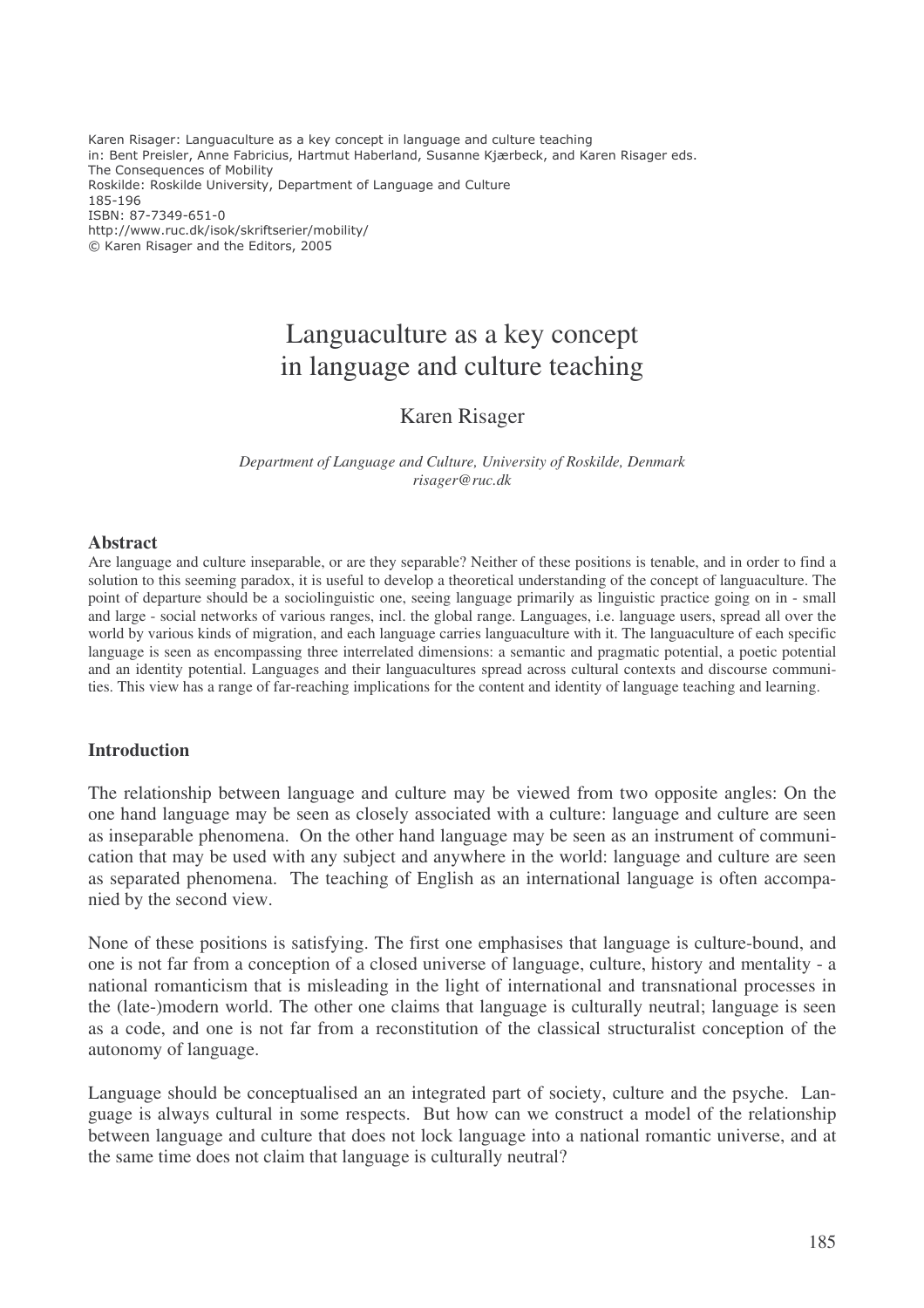I consider the concept of languaculture as very useful in the construction of a such a new understanding of the relationship between language, culture and society in a globalising world. Languaculture may be a key concept in the understanding of language as both a social and a cultural phenomenon. In what follows I will elaborate on this issue, dealing firstly with a view of language as a social phenomenon seen in a global perspective, secondly with a view of language as a cultural, i.e. meaning-making, phenomenon, and thirdly with some implications for foreign and second language studies<sup>1</sup> (for a more comprehensive analysis, see Risager 2003 and Risager forthcoming b).

## **A social view of language**

The teaching and learning of languages since the 1970s has been influenced by the pragmatic turn in linguistics. Today it is common to state that language use should be analysed in relation to the context of communication, and that language teaching and learning should focus on the appropriate use of the target language, oral and written, according to situational and wider social contexts. This communicative approach is often characterized as sociolinguistic as it rests upon a concept of language that foregrounds language as a means of communication in social interaction. However, although I recognize the importance of a communicative approach, I want to develop a more dynamic view of language in a global perspective.

In doing so, I refer to the concept of social network, which is widely used in the social sciences (for instance Hannerz 1992). Social network theory makes it possible to examine social relations and chains of social interaction at various levels of social practice, from the micro-level of interpersonal interaction to macro-levels of mass-communication and communication between organisations and other collective actors.

As regards language, one may study how a specific (national) language is used and how it spreads in social networks of various ranges. The French language, for example, is used in many kinds of social networks at various levels in francophone countries. But it is also used in other places in the world. In fact French may be seen as a world language in the sense that speakers of French live in practically every country and region in the world - as tourists, students, business people, diplomats, doctors, journalists, scientists etc. etc. So languages such as French (i.e. people using French) spread all over the world, across cultural contexts and discourse communities. This mobility (which is by no means accessible for all) is made possible by modern technologies of transportation.

Connections between people all over the world in patterns of social networks are made possible by the means of telecommunication and the world wide web. For instance, I can correspond by e-mail in French with a colleague in Australia; I can read on-line newspapers produced in the Germanspeaking community in Argentina; I can talk in Danish by mobile phone to a relative of mine who is travelling in Poland. We are witnessing the development of more or less global linguistic networks. Many languages of the world take part in this process, not just the major languages that are taught as foreign and second languages.

The various language-specific networks meet locally, thus creating local multilingual situations of great complexity. Almost every country (state) in the world is multilingual in some sense. In a small

<sup>&</sup>lt;sup>1</sup> Parts of this paper are identical with Risager 2004 and Risager (forthcoming a and b).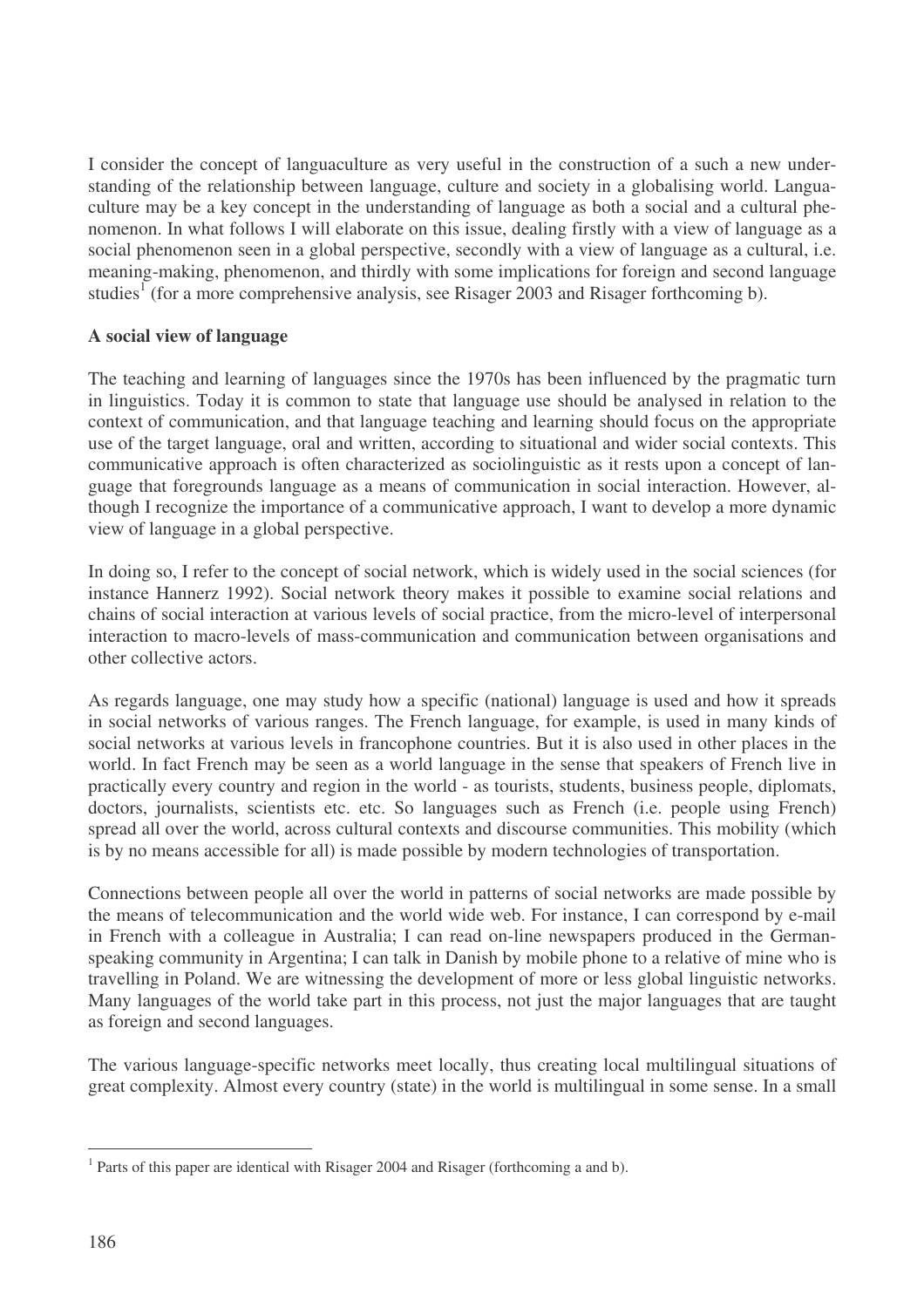country like Denmark, for instance, maybe over 100 languages are spoken by various groups of immigrants.

#### **Foreign and second language studies in a global context**

Learning and teaching a language means contributing to the spread of the target language to new learners and new contexts. So any language teaching programme is an actor in the continuous formation and reformation of the global network of the target language. Foreign language studies should not confine themselves to the national scenes of the so-called target language countries. They should recognize that all states are multilingual in some sense, including the country where the target language is taught, and the countries in which the target language is the dominant first language. The target language is always in a state of competition with other languages that have perhaps a minority position.

That is why the notion of linguistic area (the French-speaking area, the Russian-speaking area etc.) is problematic. Languages are not territorially bound; of course the specific network of say Danish is especially dense on the Danish territory, but the Danish language network has a global range, as Danish-speaking people can be found in many parts of the world. States have boundaries, languages haven't.

When I speak of language users, I mean all that speak the language, whether it is as first, second or foreign language. In this context, a second language is a language that you learn in childhood or later, and that is the dominant language in the country where you live; so you need the second language to be able to participate in the social life as a citizen. Whereas a foreign language is a language that is studied mainly at a distance, in another country. Of course, one can think of many examples of overlapping between these two prototypical cases.

It is important to have this inclusive concept of language. The students participating in foreign and second (and first) language studies may have many differen linguistic backgrounds, they may speak the target language as a first language (native speakers studying their first language abroad), they may speak a minority language and speak the dominant language (for instance Danish in Denmark) as a second language  $-$  and the teachers may be equally varied<sup>2</sup>. Because of the strong monolingual focus on the target language, foreign language departments may in fact be multilingual without anybody really noticing it or exploiting it.

As far as target language countries are concerned, parts of the population speak the language in question not as a first language, but as a second language. So you miss an important part of the social and cultural life of the target language country if you restrict the horizon to those who speak and write the language as a first language (mother tongue).

So I would suggest that one way of transgressing the national and monolingual focus of foreign and second language studies should be to further an awareness of the target language as just one language in the whole ecology of languages. One of the objectives of foreign language studies might be to contribute to a multilingual awareness in a global perspective, for instance by way of course work or project work on sociolinguistic issues such as bilingualism, intercultural communication and code-switching (in everyday interaction or as represented in literature, film etc.) (see also Risager 1998).

<sup>&</sup>lt;sup>2</sup> Teachers of French in Danish universities have had, among others, Danish, French, Belgian, and Icelandic backgrounds.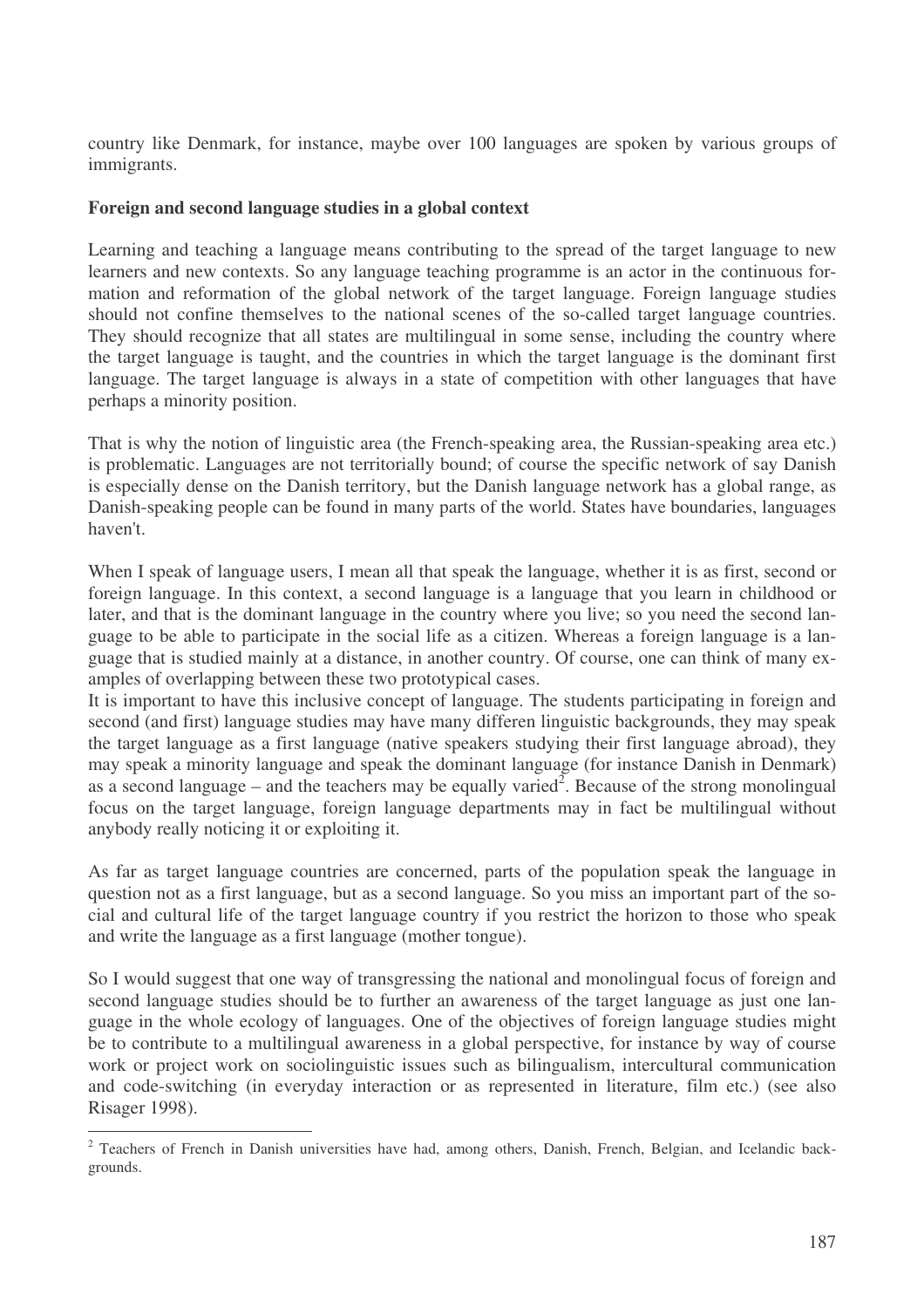#### **Linguistic practice, linguistic resources and the language system**

Until now, I have been focusing on language use, or linguistic practice. This focus enables us to develop the image of language use spreading in social networks. But this is only one of the existential loci (or ontologies) of language. One has to distinguisth between three loci of language:



Linguistic practice is oral and written interaction in social networks, including the production and reception of literature and other cultural products. Linguistic resources are carried by the individual person; they are the socially constituted knowledge of language, developed as part of the life history of the person. These two loci of language presuppose each other: Linguistic practice cannot be produced and received without linguistic resources carried by individual people, and the linguistic resources of the individual cannot be developed without the experience of linguistic practice.

Whereas these two loci of language are both natural and necessary, the idea of the 'language system' is not. We have to deconstruct the idea that there is a language 'out there' that we can use and study as a natural object. The 'language system' is a construct or, in other words, a family of historically and discursively constructed notions ('English', French' etc.). At the same time it is important to note that this construct has consequences for linguistic practice and linguistic resources. The idea of the language system interacts with both linguistic practice and linguistic resources, being a kind of - more or less conscious - normative factor.

I emphasize these three loci in order to point out that there are many kinds of language study beside the sociolinguistic one. Foreign and second language studies should encompass both sociologically oriented studies of language use, and psychologically oriented studies of cognition and competence, and system-oriented studies of phonology, grammar and the lexicon. But these activities should be accomplished with an overall understanding of language as a social phenomenon not limited to the national scene of the target language countries.

## **A cultural view of language**

There are many ways of theorizing the relationship between the social and the cultural. In this limited context, I just want to stress that all societal life may be considered as both social and cultural. The analysis of social life typically deals with relational, temporal and spatial aspects of activities, institutions and structures, whereas the analysis of cultural life typically deals with the production and reproduction of meaning and representations of various realities. The two sides cannot be separated from each other. All social life carries meaning, and all exchanges and negotiations of meaning are embedded in more or less shifting social structures and relations of power.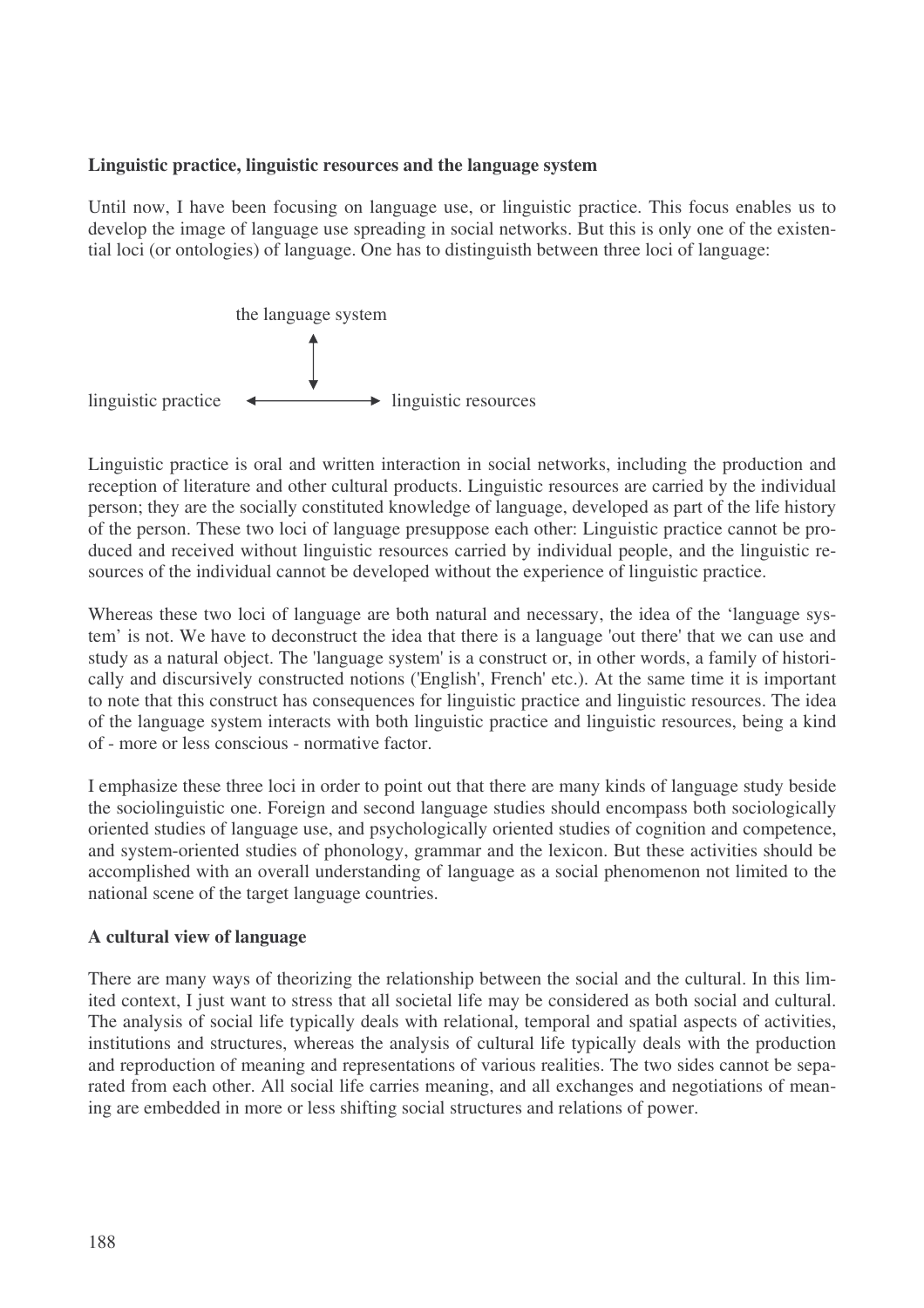When we focus on language as a means of forming meaning, we enter an intellectual tradition very different from the sociolinguistic approach I have just outlined. The intimate connections between (specific) languages and (specific) cultures has been a fundamental theme in the nation building process in Europe since the late 18<sup>th</sup> century, not least in the German form of national romanticism. Foreign language studies since the 19<sup>th</sup> century have been deeply influenced by this figure of thought, and are just beginning to question the national paradigm and look for alternative ways of conceptualizing the study of language, literature and culture 3 .

## **Inseparability or separability?**

Nowadays, the most usual and easy way of dealing with the relationship between language and culture is to state that it is a complex relationship, thus verbalizing the difficulties of coming to grips with this thorny question. Those who do formulate an opinion on the issue, may largely be characterized as holding one of two opposite positions:

- language and culture are inseparable
- language and culture are separable

The first view is associated with the cultural turn in linguistics since the 1980s, and is maintained in various forms in research disciplines such as linguistic anthropology, translation studies, and studies of intercultural communication. This is of course also a popular belief among people in general, not least in Europe in the present process of political integration of nation states in a larger union. The second view is mostly associated with the study of English as an international language. In this case it is maintained that languages - and especially English - should be seen as flexible instruments of communication that may in principle be used with any subject matter by anybody anywhere in the world.

As I already said, none of these positions is satisfying. The first one emphasizes that language is culture-bound, and one is not far from a conception of a closed universe of language, people, nation, culture, history, mentality and land. This position is totally at odds with the social and transnational view of language that I have just presented. The other position claims that language is culturally neutral. Language is seen as a code, and one is not far from a reconstitution of the classical structuralist conception of the autonomy of language. To this I would say that no language is culturally neutral. All natural languages (i.e. their users) constantly produce and reproduce culture (i.e. meaning).

## **The generic and the differential level**

At this point I want to emphasize an important thing: In the analysis of the relationship between language and culture, it is necessary to distinguish between on the one hand language and culture in the generic sense, and on the other hand language and culture in the differential sense.

In the generic sense we are talking about language and culture as general human phenomena. The generic sense may be found in two variants: a psychological/cognitive and a social. In the firstmentioned variant language and culture are seen as psychological/cognitive phenomena that have a

 $3$  In my D.Phil. thesis (Risager 2003) I have made a thorough historical analysis of the discourse on language, culture and nation within the discipline of culture pedagogy: the teaching of culture and society as part of foreign and second language teaching (for example: Byram 1986 and 1997, Kramsch 1993, Roberts et al. 2001, Byram and Risager 1999).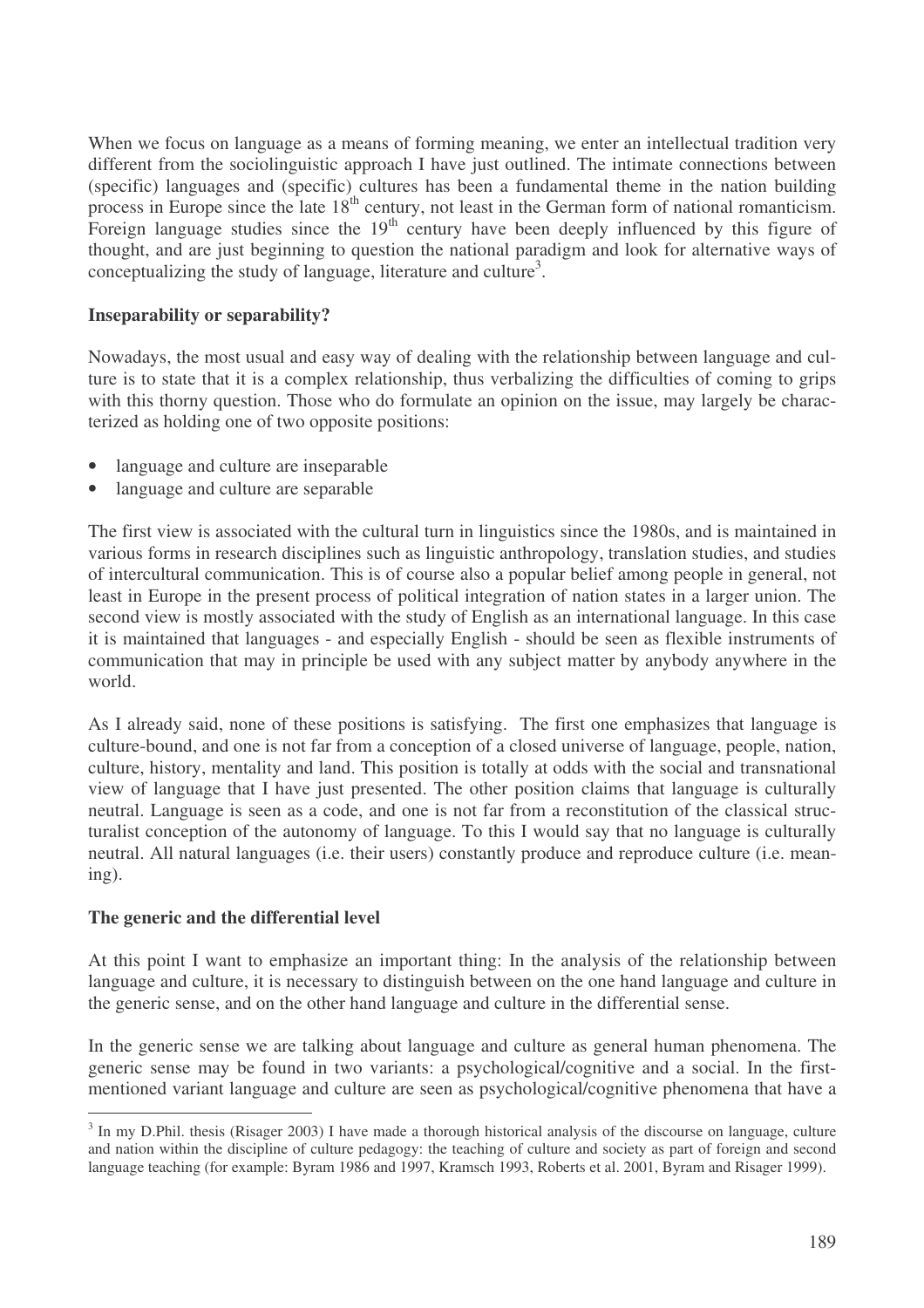(neuro)physiological basis. In the second variant language and culture are seen as social phenomena that have been developed as part of the social life of mankind. At the generic level it doesn't make any sense to maintain that language and culture may be separated. Human culture always includes language, and human language cannot be thought without culture. Linguistic practice is always embedded in, and in interaction with, some cultural, meaningful context.

In the differential sense we are talking about different languages and different cultural phenomena: Specific forms of linguistic knowledge and linguistic practice relating to 'whole' languages, languages varieties, loan words etc. And specific forms of cultural knowledge and cultural practice: different meanings and meaningful forms relating to sign systems as pictures, fashion, food, music, dance etc., different norms and values, symbols, ideas and ideologies. Topics concerning language spread and culture spread belong to the differential level.

In my view much of the confusion concerning the relationship between language and culture may be ascribed to the fact that people do not generally distinguish clearly between the generic and the differential level. It is at the differential level that one may ask for instance: What forms of culture are associated with the Russian language? What forms of culture are associated with the English language?

## **Languaculture**

I consider the concept of languaculture to be very useful in the construction of a new understanding of the relationship between language and culture (at the differential level) in a globalised world. The concept of languaculture has not been widely used until now, but the American linguistic anthropologist Michael Agar has developed it in a book published in 1994 4 . For Agar, languaculture is a concept that covers language plus culture, and he is especially interested in the variability of languaculture in discourse (verbal interaction), both among different native users of the same language, and among people who use the language as a native and/or a foreign language. Agar focuses on the semantic and pragmatic variability of linguistic practice, and invites the reader to explore 'rich points' in intercultural communication, i.e. points where communication goes wrong.

Whereas Agar uses the concept of languaculture in order to theorize the single universe of language and culture, I use it as a concept that may offer us the opportunity to theorize deconnections and reconnections between language and culture as a result of migration and other processes of globalisation. Languages (i.e. language users) spread in social networks, across cultural contexts and discourse communities, but they carry languaculture with them (this is also suggested in the alternative wording: 'culture in language'). So there are dimensions of culture that are bound to a specific language (languaculture), and there are dimensions that are not, for instance musical traditions or architectural styles. There may of course be lots of historical links between such cultural phenomena and the language in question, but the point is that the phenomena are not dependent on that specific language.

<sup>&</sup>lt;sup>4</sup> He has borrowed this term from Friedrich (1989) who called it linguaculture (se also Risager 2003: 363).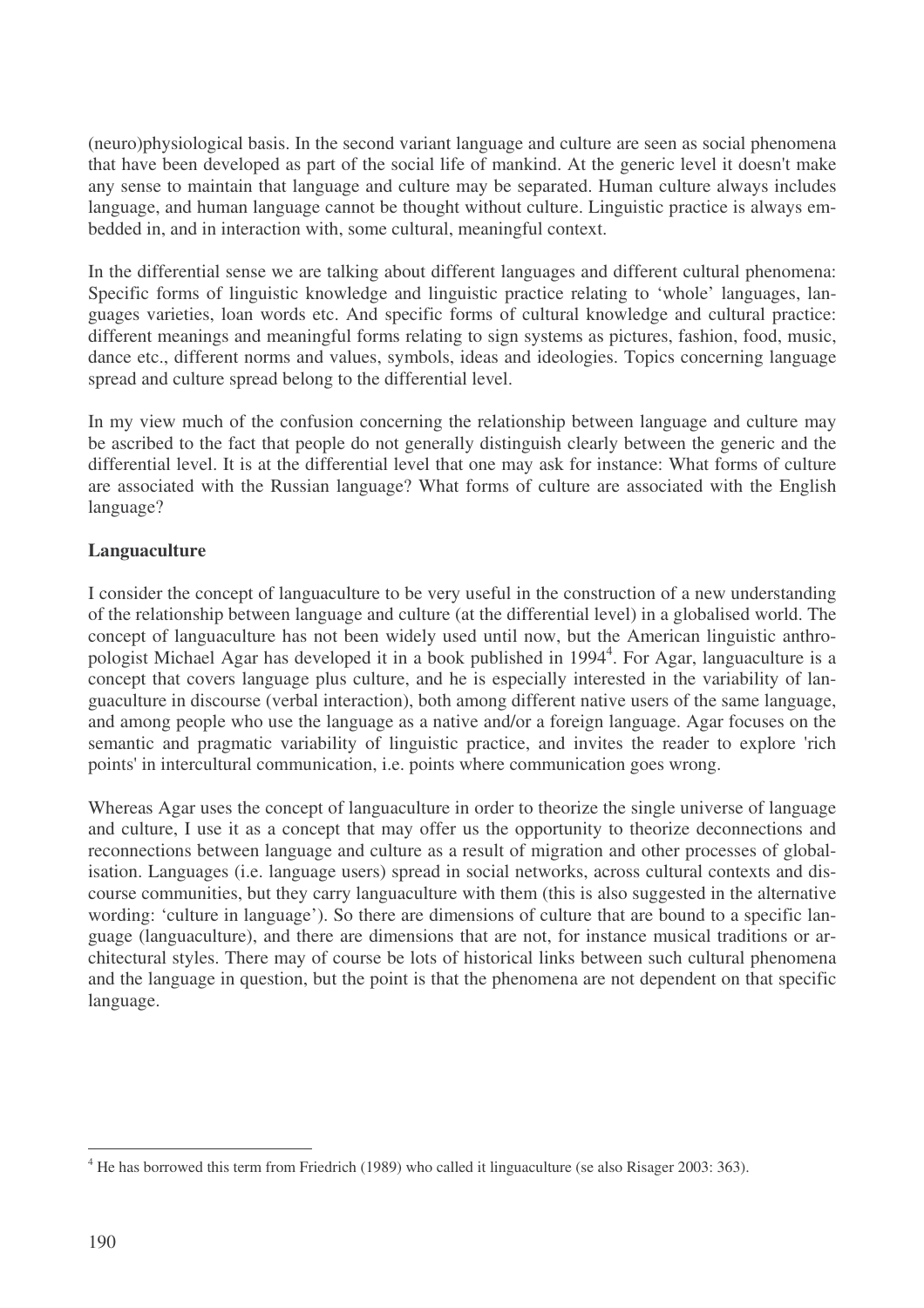#### **Three dimensions of languaculture**

The study of languaculture is the study of the various kinds of meanings carried and produced by language. But what exactly is that? I suggest that we distinguish between three dimensions of languaculture, corresponding to three cultural perspectives on language:

- the semantic and pragmatic potential
- the poetic potential
- the identity potential

The semantic and pragmatic potential is the dimension explored by Agar, and by many others interested in intercultural pragmatics and contrastive semantics. It has also been a longstanding focus of interest for linguistic anthropology since Boas, Sapir and Whorf<sup>5</sup>. This dimension is about constancy and variability in the semantics and pragmatics of specific languages: More or less obligatory distinctions between 'sister' and 'brother', between 'he' and 'she', between 'red' and 'orange', between 'hello' and 'how are you', between 'nature' and 'culture' etc. – and the social and personal variability that is found in concrete situations of use.

The poetic potential is the dimension related to the specific kinds of meaning created in the exploitation of the phonological and syllabic structure of the language in question, its rhymes, its relationships between speech and writing etc. – areas that have for a long time interested literary theorists focusing on literary poetics, style, literariness and the like.

The identity potential is also called social meaning by some sociolinguists (for example Hymes). It is related to the social variation of the language in question: in using the language in a specific way, with a specific accent for instance, you identify yourself and make it possible for others to identify you according to their background knowledge and attitudes. Linguistic practice is a continuing series of 'acts of identity' (Le Page and Tabouret-Keller 1985) where people project their own understanding of the world onto the interlocutors and consciously or unconsciously invite them to react. This dimension has been explored by those scholars within sociolinguistics that are interested in the relationship between language and identity<sup>6</sup>.

As I have stressed above, languaculture is both structurally constrained and socially and personally variable. It is a bridge between the structure of language and the socially constituted personal idiolect. The most interesting potentials of the concept may lie in the study of the personal side with a focus on individual semantic connotations and language learning as a process that is integrated in the life history of the individual subject, as a speaker-hearer, a reader and a writer.

#### **Languaculture in the linguistic practice**

If we consider languaculture in linguistic practice, oral and written, there is usually a high degree of semantic and pragmatic variability in the process. When a text is produced, languacultural intentions are laid down in the text, intentions concerning how this text is going to function semantically and pragmatically in the situation of communication. What speech acts are intended, what refer-

<sup>5</sup> And before them, Wilhelm von Humboldt.

<sup>&</sup>lt;sup>6</sup> In the following sections I will restrict myself to the first (semantic and pragmatic) dimension because of lack of space.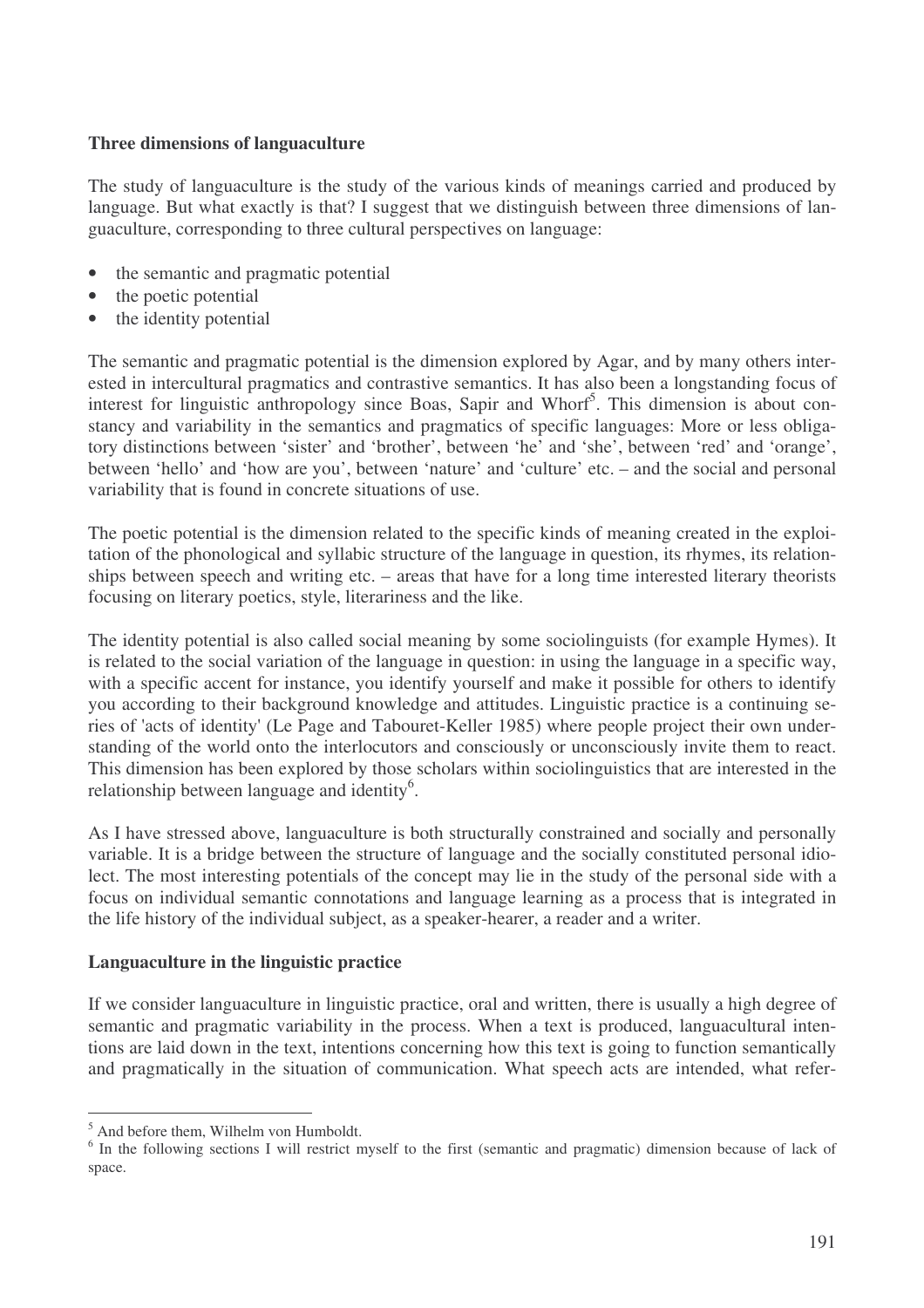ences are given to the context, what representations of the world are to be conjured up? These languacultural intentions are restricted or expanded during the reception of the text. The addressees/the readers perceive and interprete the text according to their personal languacultures and their knowledge of the world. A negotiation of meaning is going on.

In situations where the language is used as a foreign language, there are many opportunities of adding even more variability than is the case with native language use, for instance as it is described by Agar in his comments on examples of intercultural communication in English between Austrians and himself.

## **Languaculture in the linguistic resources**

The personal languaculture of the individual cannot be separated from his/her personal life history and social and cultural identity formation. It is not possible to distinguish denotative and connotative dimensions of the personal languaculture.

As for the case where the language is first language (mother tongue), it should be noted that the idea of an intimate relationship between language and culture is primarily about the language in its function as a first language, even if this is rarely explicitly stated. The national-romantic idea of an inner association between the language and the people/nation (and thus the national culture) is in fact about the people who have from their childhood grown up with the mother tongue and the mother tongue culture (in German: 'die muttersprachliche Kultur').

This idea of association between mother tongue and mother tongue culture at the national (or ethnic) level ignores the possibility of great variation between the linguistic and cultural upbringing of different individuals. The acquisition process is in any case socially diffentiated, and all human beings develop their personal linguistic and cultural repertoires with which they express themselves and interpret the world. Therefore language and culture are always different from individual to individual, characterized by a specific emotional and cognitive constitution, a specific perspective and a specific horizon of understanding. For example, the meaning of such notions as 'work' and 'leisure' may be quite different even within the same professional group or the same family.

What is the character of the relationship between language and culture when the language is a foreign language? A Dane who is learning German, for instance, especially in the first stages of learning, must draw on his/her cultural and social experience related to the Danish language. There are some semantic and pragmatic distinctions that are obligatory in using German, such as an appropriate distribution of 'du' and 'Sie'. But otherwise it will be natural to use the languaculture developed in relation to the first language (or other languages learnt). Personal connotations to words and phrases will be transferred, and a kind of language mixture will result, where the foreign language is supplied with languacultural matter from another language (in this case Danish, and possibly other languages learnt). From the learner's perspective, the alleged intimate association between German language and culture is a normative one, not a descriptive one. It is his/her task to establish an association, and this task has to be accomplished on the basis of a growing understanding of some of the associations common among native speakers. But even when the learner reaches a high level of competence, his/her languaculture will always be the result of an accumulation of experiences during the whole life history.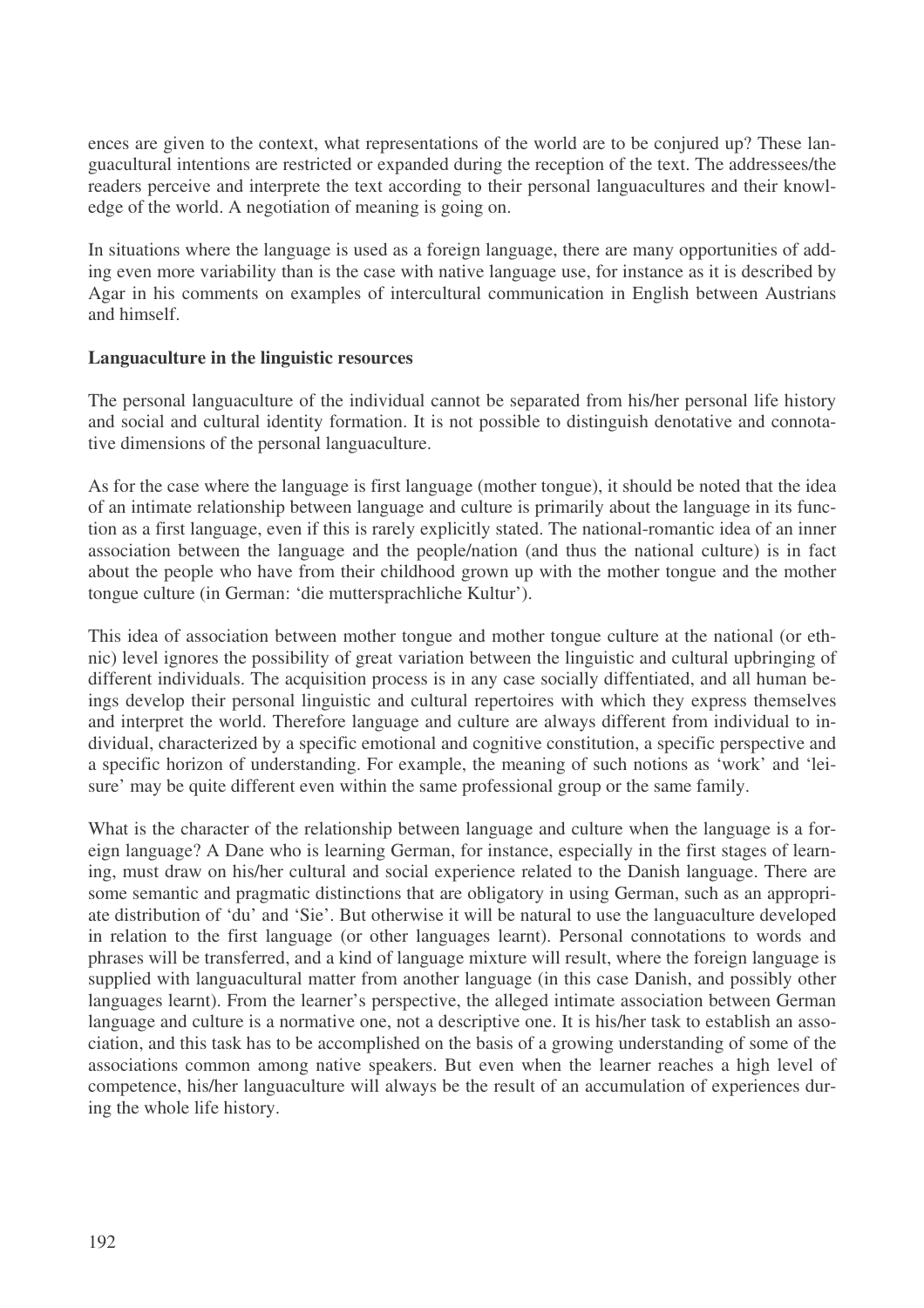#### **Languaculture in the language system**

Since the language system is a discursive construction, the description of languaculture in the language system is a discursive construction too, where considerations of relevance and utility are to be expected. The description of languaculture may be placed on a continuum ranging from a minimalist description of the semantic and pragmatic potential of relative constancy – the denotative core of the language – to a maximalist description in the form of a gigantic encyclopedia supplemented by a gigantic handbook of patterns of linguistic practice in specific situations. It should be noted that the structuralist tradition has primarily focused (implicitly) on language as a first language. But some studies of interlanguage (learners' language in development) may be said to build on this tradition (making for instance descriptions of Danes' German interlanguage, or Germans' school English, and the like).

#### **Language/languaculture and discourse in a global perspective**

Languaculture is related to one or more specific languages. The concept is a theorization of the interface between language and the rest of culture. But the cultural view of language should also embrace the concept of discourse.

The concept of discourse may be used as an intermediary concept between the concepts of language/languaculture and the more general concept of culture. I refer to the thinking on discourse as for example represented by Fairclough (1992) and other proponents of critical discourse analysis (Wodak, Jäger, van Dijk). Discourse, and discourses, are primarily defined relative to their content: A discourse deals with a certain subject matter from a certain perspective. It is primarily verbally formed, but may be accompanied by for instance visual material.

Discourses may spread across languages. For example, a discourse on Christianity is not bound to any one language, although some languages are more specialized than others as to the verbalisation of topics related to Christianity. Discourses move from language community to language community (of from one linguistic network to another) by processes of translation and other kinds of transformation, and discourses are incorporated into the local language over longer or shorter periods of time. Some discourses are formed as various kinds of literature, and so literary topics, genres and styles spread from language to language.

So, specific languages and specific discourses do not necessarily spread along the same lines (see also Risager 2000). But they may exhibit parallel developments in an area or in a specific linguistic network. Pennycook is among the few people who have analysed relations between language and discourse in this way, with special reference to the question whether colonial discourses adhere to the English language (Pennycook 1998).

Thus the cultural view of language may be said to comprise two levels: the level of languaculture, bound to specific languages, and the level of discourse, not necessarily bound to any one language (but a discourse has to be expressed in some language at any point of time).

Languages/languacultures and discourses spread in partly different social networks across cultural contexts - a dynamic image of deconnections and reconnections, of disembedding and reembedding, of processes of cultural influence, domination and integration.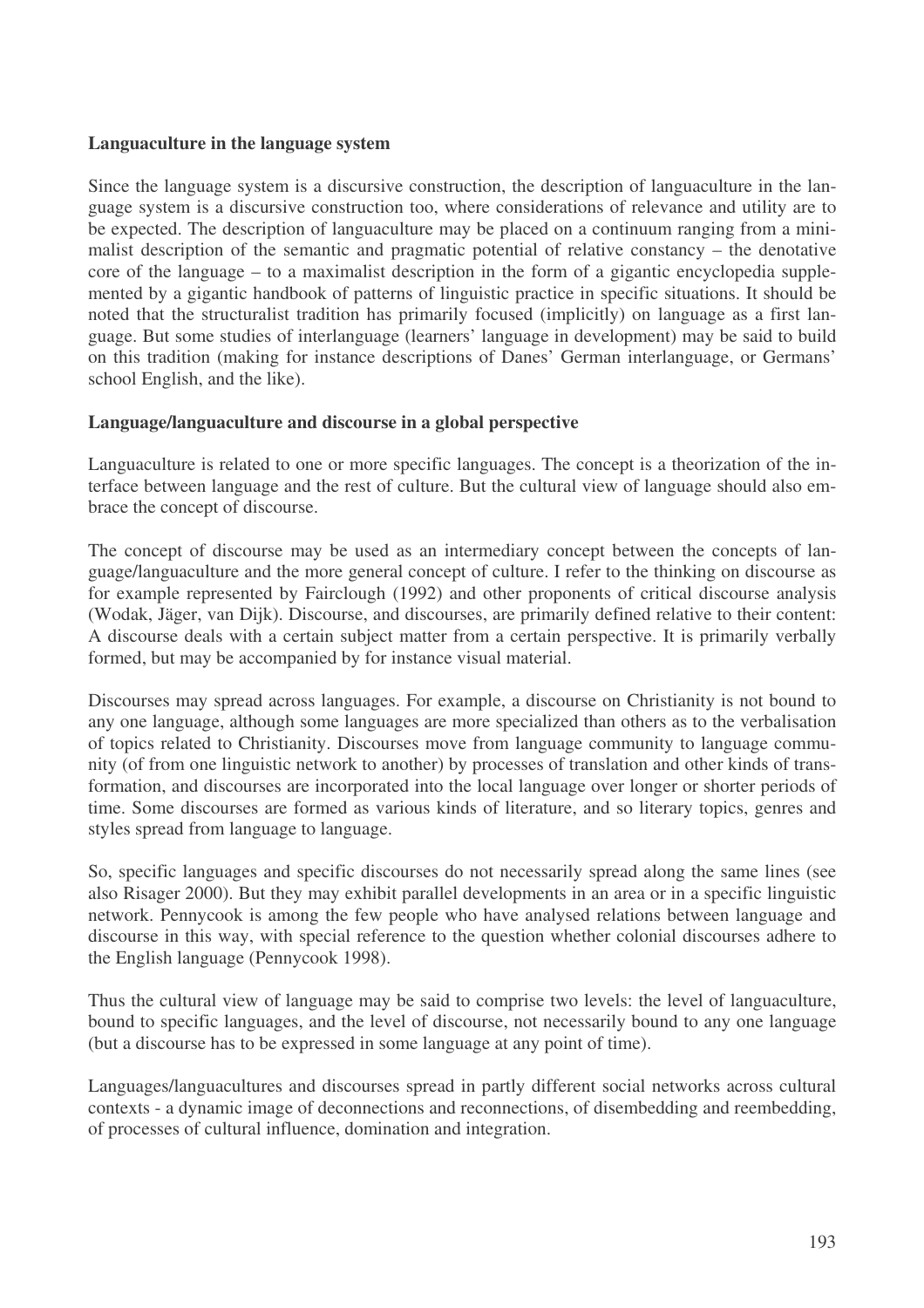The general ideology of inseparability between language and culture seems to be attributable to two different, but related factors. On the one hand the individual has a tendency of projecting his/her own subjective feeling of association between his/her personal language/languaculture and his/her personal culture and identity onto the community, for example the nation, and thus imagine an association at the system level for which there is no empirical basis. On the other hand this psychological tendency is used politically in national propaganda, where an image is constructed of the nation state characterized by a common national culture expressed in a common national language. Two constructs are articulated together: the idea of the language system and the idea of the culture or cultural system.

# **Implications for foreign and second language studies 7**

The first implication for foreign and second language studies is that the empirical field in a geographical sense is not 'the language area', but the worldwide network of the target language. Where and in what situations do people speak, read and write the target language? How is the target language used on the internet by ordinary people and interest groups? What role does the language have in transnational migration of all sorts? What role does it have in transnational companies, markets and media? In international politics? In all these situations it is important to consider that the target language carries languaculture with it. It has specific semantic, pragmatic, poetic and identity potentials – both possibilities and limitations. It is partly different from any other language, and this specificity should be an important preoccupation for foreign and second language studies.

The second implication is that the analytical object is not only (texts in) the target language as first language, but also as second and foreign language. The target language is learnt and spoken by many kinds of people and for many different reasons. So an awareness of the complex functions of the target language opens up for studies of multilingualism and multiculturality in all places where the target language is spoken. How is the target language – French for instance – used by Arabic immigrants in France? How is it used by Chinese immigrants in Canada? These kinds of questions raise issues of relations between language and identity: the use and construction of linguistic identities and the role of language in the construction of cultural identities, national or ethnic, etc. They also raise issues of the role of languages in the power structures of society and the world. They may focus attention on various forms of linguistic and cultural encounters and conflicts, and on processes of translation and interpretation - linguistic and cultural. They may lead to insights into the great languacultural variability of the language in question.

The third implication is that the study of a specific language is not confined to specific discourses or specific thematic areas (disciplinary fields). As discourses, topics and genres may spread from language to language by various kinds of translation or transformation, a language community is never a closed discourse community, though there may be certain discourses that are preferred in certain local and social contexts at certain points of time. Thus it is not necessarily so that language studies should always focus on the (native) literature of target language countries. The link between the study of language and the study of literature is not a natural one, it is a historical construction that was once important in the nation-building processes. When this link is maintained today, it has to be specially motivated, for foreign language studies may as well focus on social studies, cultural studies, media studies, business studies, workplace studies, art studies etc. etc.

 $^7$  As I have hinted at several times, I think these reflexions are also relevant for the teaching and learning of languages as first languages, but space prevents me from developing this issue further here.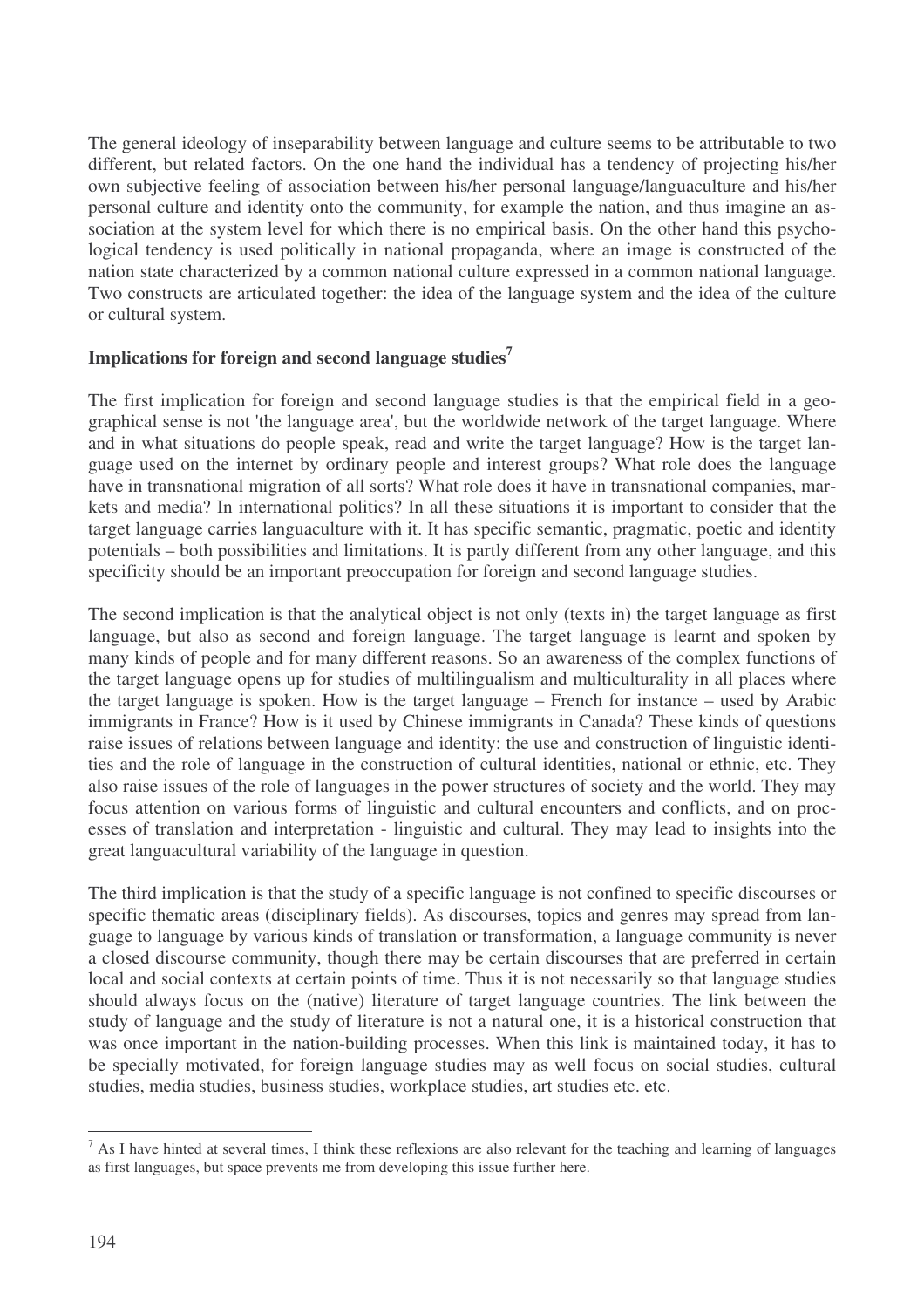The fourth implication is that it is necessary to construct foreign language studies that are characterized by an integrative view of both language, text, discourse and (the rest of) culture and society. For instance, the target language should be seen as a cultural phenomenon, and simultaneously literature and other texts in the target language should be seen as linguistic phenomena. Although texts are usually studied as cultural products carrying some kind of global content or meaning (representing cultural reality in some way or other), they are always also instances of linguistic practice in a specific language.

It is important to try to counteract the unfortunate traditional division between studies of language, literature and history/society in foreign and second language studies. This does not mean that the histories of the different academic traditions should not be acknowledged. But it means that the problems of modern (and not-so-modern) life should be approached as complex problems demanding a range a different means of analysis and interpretation. We need interdisciplinary approaches to everyday phenomena of intercultural learning and communication, oral and written. We need to study these phenomena with combinations of theories originating both in linguistics (incl. sociolinguistics and cultural linguistics), in literary studies (incl. studies of all sorts of texts in the media), and in social and historical studies more generally.

One way of furthering this idea is to introduce problem-oriented project work as a central form of study, supplemented by course work. The task of looking for and defining social and cultural problems may offer opportunities for students and teachers/supervisors to develop a sense of the interdisciplinary nature and potentials of foreign language studies. A project work (in French) on problems of intercultural understanding raised by the use of childrens' books, produced in France, in a small rural community in Bourkina Faso, would perhaps illustrate the necessity of applying both linguistic, cultural and historical knowledge (theories and methods) in order to understand the problems involved.

In conclusion, we need a redefinition of language and culture pedagogy that transcends the national paradigm and introduces a dynamic transnational and global perspective, including multilingual awareness, centering on the study of meaning as it is produced in the interface of languaculture and discourse<sup>8</sup>.

#### **References**

Agar, Michael 1994. *Language Shock. Understanding the Culture of Conversation*. New York: William Morrow Byram, Michael 1989. *Cultural Studies in Foreign Language Education*. Clevedon: Multilingual Matters Byram, Michael 1997. *Teaching and Assessing Intercultural Communicative Competence*. Clevedon: Multilingual **Matters** 

Byram, Michael and Karen Risager 1999. *Language Teachers, Politics and Cultures*. Clevedon: Multilingual Matters Fairclough, Norman 1992. *Discourse and Social Change*. Cambridge: Polity Press

Friedrich, Paul 1989. Language, ideology, and political economy. *American Anthropologist*, Vol. 91: 295-312

Hannerz, Ulf 1992. *Cultural Complexity. Studies in the Social Organization of Meaning*. New York: Columbia University Press

Kramsch, Claire 1993. *Context and Culture in Language Teaching*. Oxford: Oxford University Press

<sup>&</sup>lt;sup>8</sup> Many of the ideas expressed in this paper have been developed into a Master's programme at Roskilde University. The programme is called 'Cultural Encounters', and focuses on studies of culture and language related to questions of identity, ethnicity, nationality, multilingualism and multiculturalism, discourse studies, post-colonial studies and studies of cultural and linguistic globalisation. There is no specific target language so the programme does not aim primarily at language learning. Thus it is not in itself a foreign language study programme, but foreign language studies may be inspired by it.